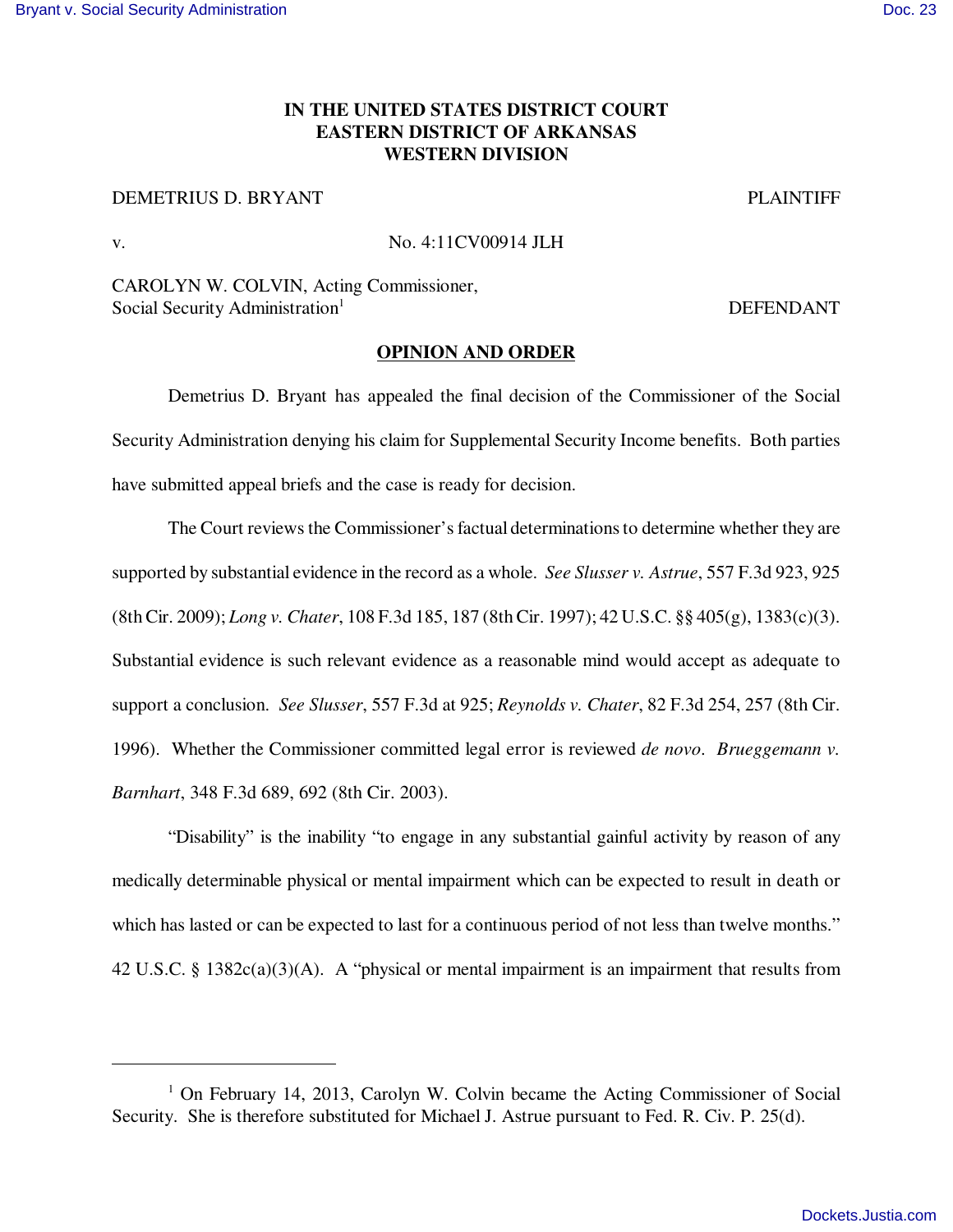anatomical, physiological, or psychological abnormalities which are demonstrable by medically acceptable clinical and laboratory diagnostic techniques." *Id*. § 1382c(a)(3)(D).

Bryant alleged that he was limited in his ability to work by mental retardation and depression. Tr. at 143. After conducting an administrative hearing at which Bryant's mother testified, *id*. at 28- 37, an Administrative Law Judge concluded that Bryant had not been disabled within the meaning of the Social Security Act at any time from February 23, 2010, the date of the application, through June 7, 2011, the date of his decision. *Id*. at 21. On October 27, 2011, the Appeals Council received and considered additional evidence and then denied Bryant's request for a review of the ALJ's decision, making the ALJ's decision the final decision of the Commissioner. *Id*. at 1-5. Bryant then filed his complaint initiating this appeal.

Bryant was 24 years old at the time of the application. *Id*. at 20. He completed the ninth or tenth grade in school. *Id.* at 28, 144.<sup>2</sup> He has no past relevant work. *Id.* at 20.

The ALJ considered Bryant's impairments by way of the required five-step sequential evaluation process. The first step is to determine whether the claimant is involved in substantial gainful activity. 20 C.F.R.  $\S$  416.920(a)(4)(i). If the claimant is engaged in substantial gainful activity, benefits are denied, regardless of the claimant's medical condition, age, education, or work experience. *Id*. § 416.920(b). The second step is to determine whether the claimant has an impairment or combination of impairments which is "severe" and meets the twelve-month duration requirement. *Id*. §§ 416.920(a)(4)(ii), 416.909. If not, benefits are denied. *Id*. §§ 416.920(a)(4)(ii), 416.909(c). A "severe" impairment significantly limits a claimant's physical or mental ability to perform basic work activities. *Id*. § 416.920(c). The third step is to determine whether the severe

<sup>2</sup> It makes little difference; either would qualify as a "limited" education. *See* 20 C.F.R.  $§$  416.964(b)(3).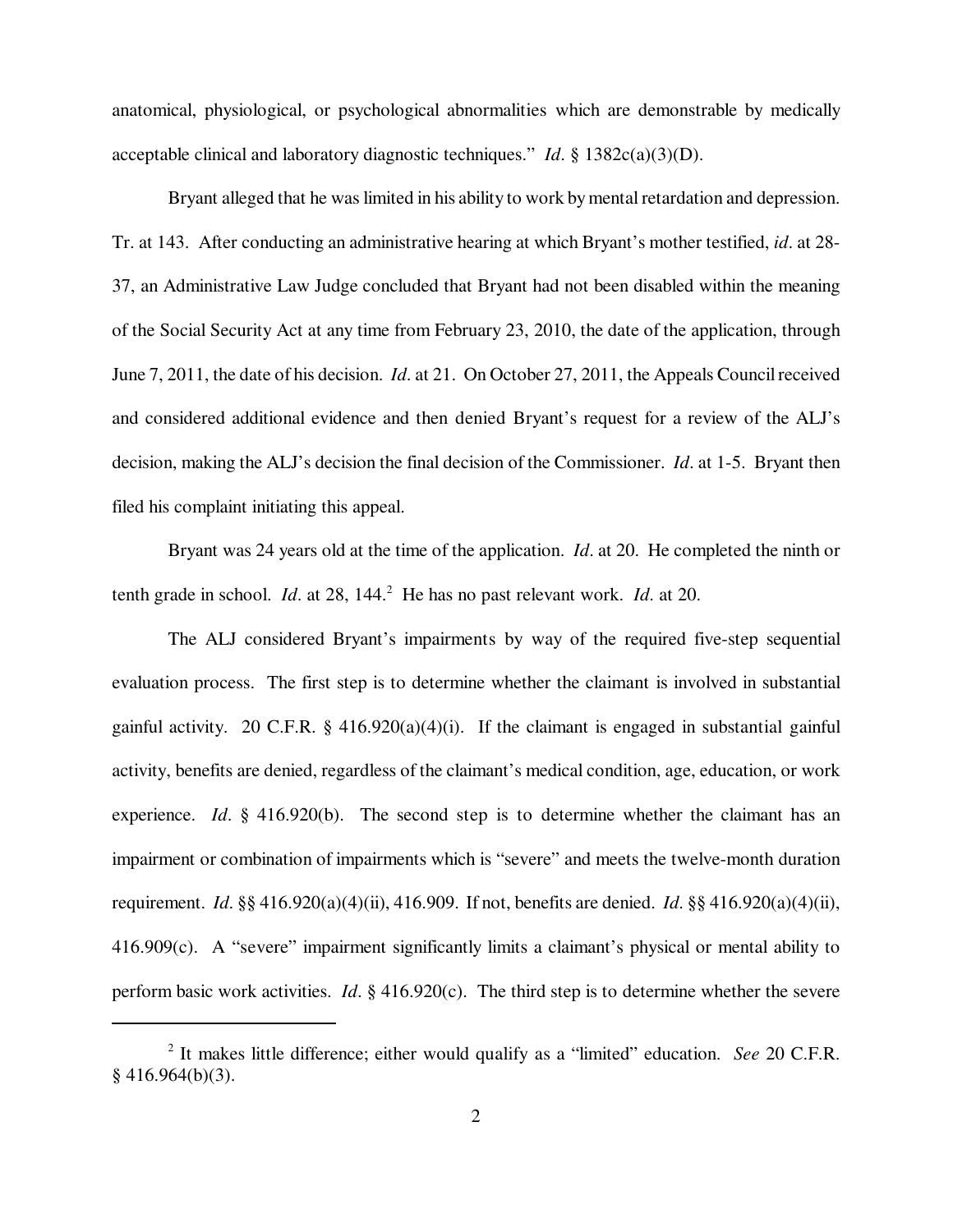impairment meets or equals a listed impairment. *Id*. § 416.920(a)(4)(iii). If so, and the duration requirement is met, benefits are awarded. *Id*. If the claimant does not meet or equal a listed impairment, then a residual functional capacity assessment is made. *Id*. § 416.920(a)(4). This residual functional capacity assessment is used at steps four and five. *Id*. The fourth step is to determine whether the claimant has sufficient residual functional capacity to perform past relevant work. *Id*. § 416.920(a)(4)(iv). If so, benefits are denied. *Id*. The fifth step is to determine whether the claimant is able to make an adjustment to other work, given the claimant's residual functional capacity, age, education, and work experience. *Id*. § 416.920(a)(4)(v). If so, benefits are denied; if not, benefits are awarded. *Id*.

The ALJ found that Bryant had not engaged in substantial gainful activity since his alleged onset date. Tr. at 13. He found that Bryant had "the following severe impairments: cannabis abuse, alcohol abuse, borderline intellectual functioning, amphetamine abuse, malingering, and depressive disorder, [not otherwise specified]." *Id*. The ALJ found that Bryant did not have an impairment or combination of impairments that meets or equals a listed impairment. *Id*. at 16. He judged that Bryant's "allegations regarding the intensity, persistence, and limiting effects of [his] symptoms are not entirely credible." *Id*. at 19. The ALJ found that Bryant retained the residual functional capacity for a full range of work at all exertional levels but with some nonexertional limitations: he "is limited to performing simple work in a low stress environment where interpersonal contact is incidental to the work performed; the complexity of one to two step tasks is learned and performed by rote, with few variables and little judgment; and the supervision required is simple." *Id*. at 18. In reaching his residual functional capacity determination, the ALJ considered how Bryant would function if he ceased substance abuse, and he concluded that Bryant's substance abuse is a material factor in his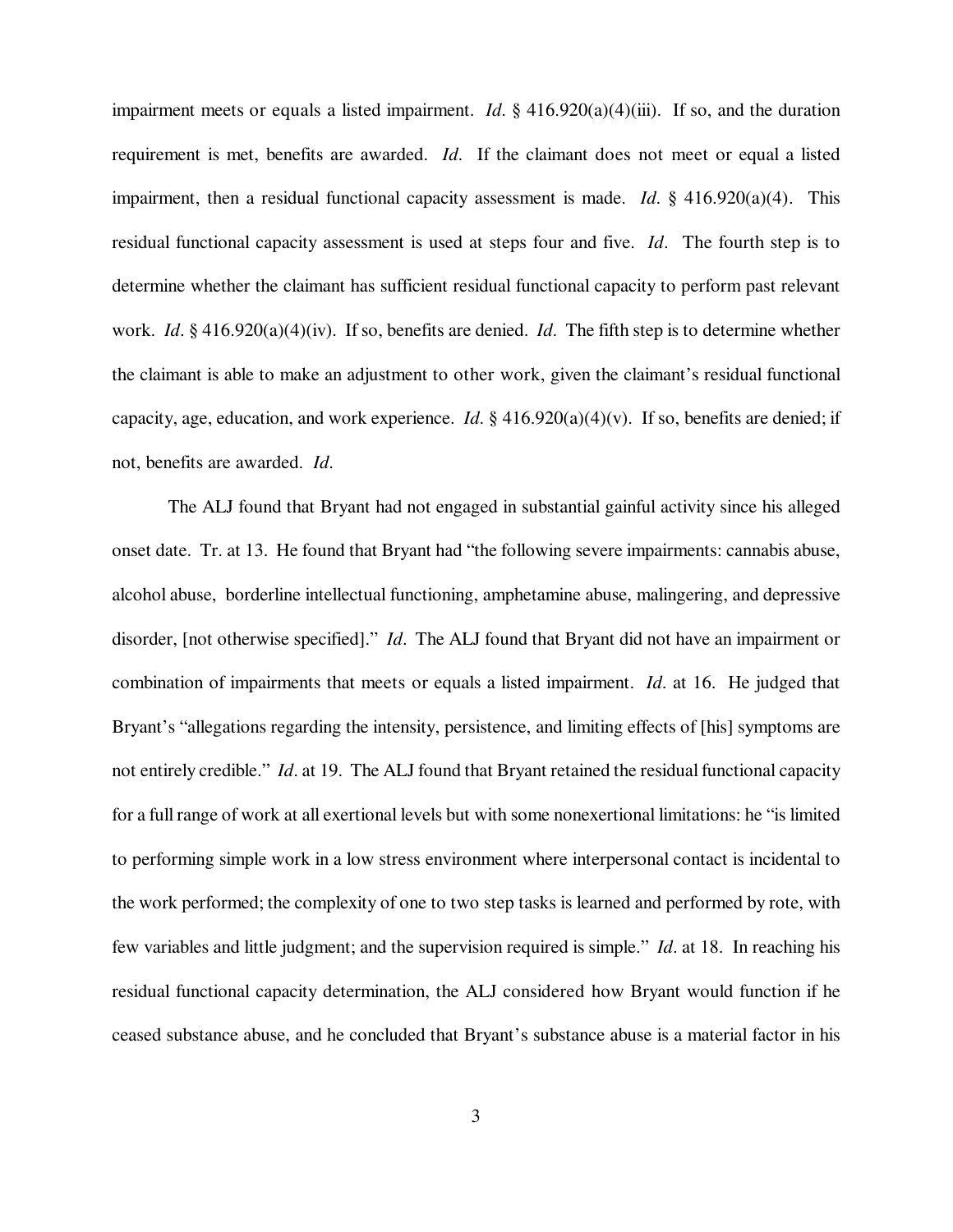ability to work. *Id*. at 20. Based on vocational expert testimony from a previous hearing, *see id*. at 277-78 (hearing transcript from July 16, 2009), the ALJ found that there were other jobs that Bryant could perform, for example, hand packager, machine feeder, and kitchen helper. *Id*. at 21. Thus, the ALJ concluded that Bryant was not disabled. *Id*.

Bryant asserts several grounds for reversal or remand, one of which is that the ALJ erred at the third step of the analysis. Bryant argues that he meets or equals Listing § 12.05C, which requires a "valid verbal, performance, or full scale IQ of 60 through 70 and a physical or other mental impairment imposing an additional and significant work-related limitation of function." 20 C.F.R. Pt. 404, Subpt. P, App. 1, § 12.05C. With respect to this listing, the ALJ wrote:

Finally, the "paragraph C" criteria of listing 12.05 are not met because the claimant does not have a valid verbal, performance, or full scale IQ of 60 through 70 and a physical or other mental impairment imposing an additional and significant workrelated limitation of function. When the claimant is not using alcohol and cannabis, the claimant does not have another physical or mental impairment that imposes an additional and significant work-related limitation of function. This conclusion is supported by the medical evidence of record as detailed above.

Tr. at 17. Earlier in his opinion, the ALJ discussed at length a mental health examination conducted in October of 2007 by Sam Boyd, Ph.D., on referral from Disability Determination for Social Security Administration in conjunction with an earlier application. *Id*. at 13-14, 189-95. Dr. Boyd administered the Third Edition of the Wechsler Adult Intelligence Scale (WAIS-III), on which Bryant scored a verbal IQ of 66, a performance IQ of 58, and a full scale IQ of 60. *Id*. at 191. Dr. Boyd concluded, however, that the scores were invalid because Bryant was malingering. *Id*. Bryant points out that on February 22, 2010, a licensed psychological examiner, Rachel Howell, administered the Second Edition of the Kaufman Brief Intelligence Test (KBIT-2) to him, which resulted in a verbal standard score of 73, a nonverbal standard score of 61, and an IQ composite of 62. *Id*. at 253, 256.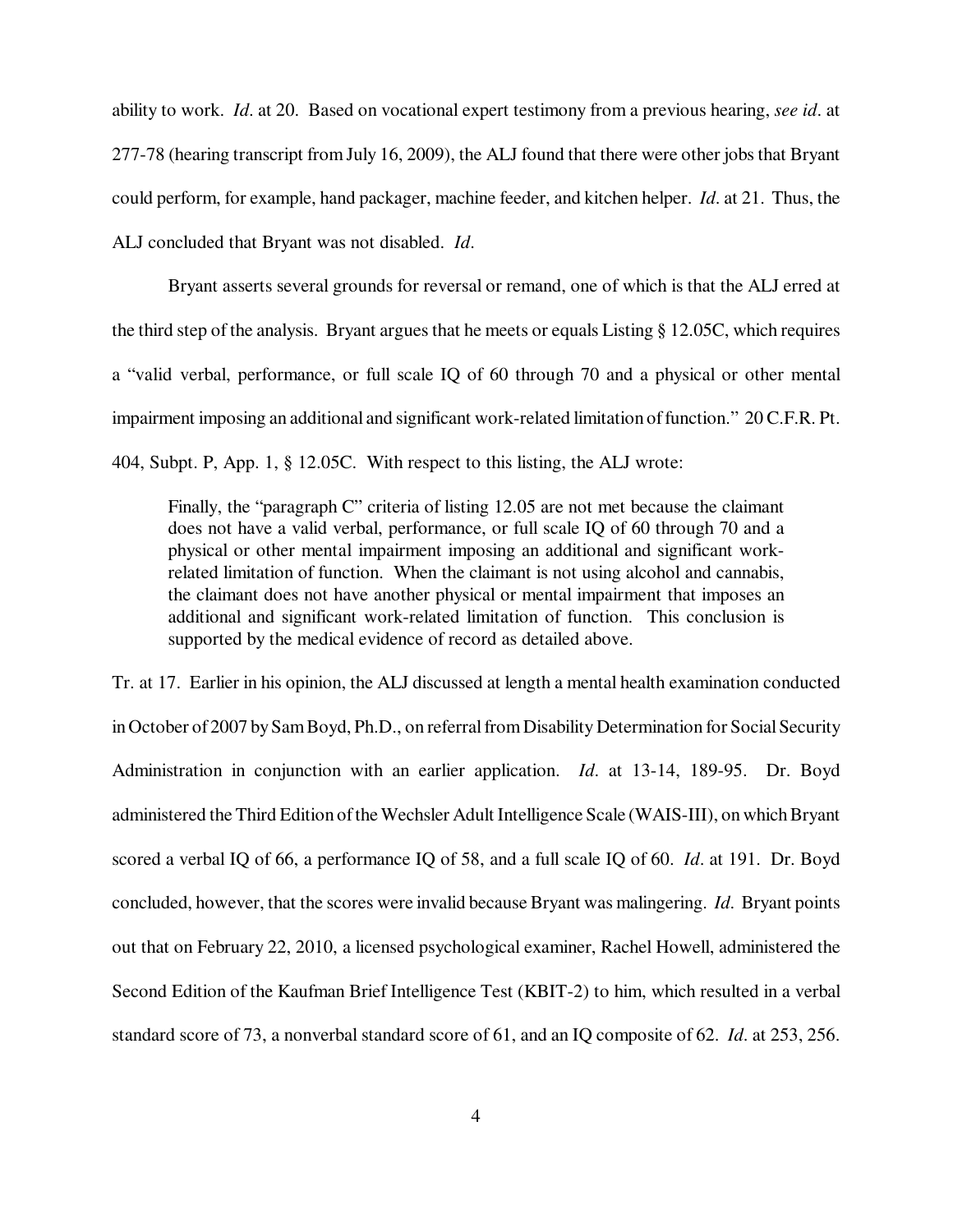There is no mention of malingering in connection with those scores. The ALJ did not discuss the latter report in his opinion, so the Court cannot ascertain whether he considered it and concluded that it was unreliable or whether he simply overlooked it.<sup>3</sup>

The Commissioner argues in her brief that the KBIT-2 scores do not meet the requirements of acceptable evidence of intelligence testing under the relevant regulations, and she explains that IQ scores on tests other than WAIS must indicate a degree of intellectual functioning similar to WAIS scores and must be converted into the corresponding percentile rank in the general population. *See* 20 C.F.R. Pt. 404, Subpt. P, App. 1, § 12.00(D)(6)(c). That is the type of explanation that the ALJ should have provided in his decision but did not. The Commissioner is asking this Court to affirm the ALJ's decision based upon reasoning not contained in the ALJ's opinion, but in reviewing a Social Security appeal, the Court "may not uphold an agency decision based on reasons not articulated by the agency . . . ." *Banks v. Massanari*, 258 F.3d 820, 824 (8th Cir. 2001) (quoting *HealthEast Bethesda Lutheran Hosp. & Rehab. Ctr. v. Shalala*, 164 F.3d 415, 418 (8th Cir. 1998)). This limitation on the review is based on the "well-settled principle of administrative law that a reviewing court may not uphold an agency decision based on reasons not articulated by the agency itself in its decision." *Mayo v. Schiltgen*, 921 F.2d 177, 179 (8th Cir. 1990) (citing, *inter alia*, *SEC v. Chenery Corp.*, 318 U.S. 80, 87, 63 S. Ct. 454, 459, 87 L. Ed. 626 (1943)). Rather, a reviewing "court must consider the agency's rationale for its decision, and if that rationale is inadequate or improper the court must reverse and remand for the agency to consider whether to pursue a new rationale for its decision or perhaps to change the decision." *Id*.

<sup>&</sup>lt;sup>3</sup> Howell performed this examination for Arkansas Rehabilitation Services. Tr. at 253, 256. Bryant also was examined on the same day by a physician with Arkansas Rehabilitation Services. *Id*. at 251-52. The ALJ gave little weight to the physician's report and explained why. *Id*. at 20. He did not, however, mention the mental examination by Howell anywhere in his opinion.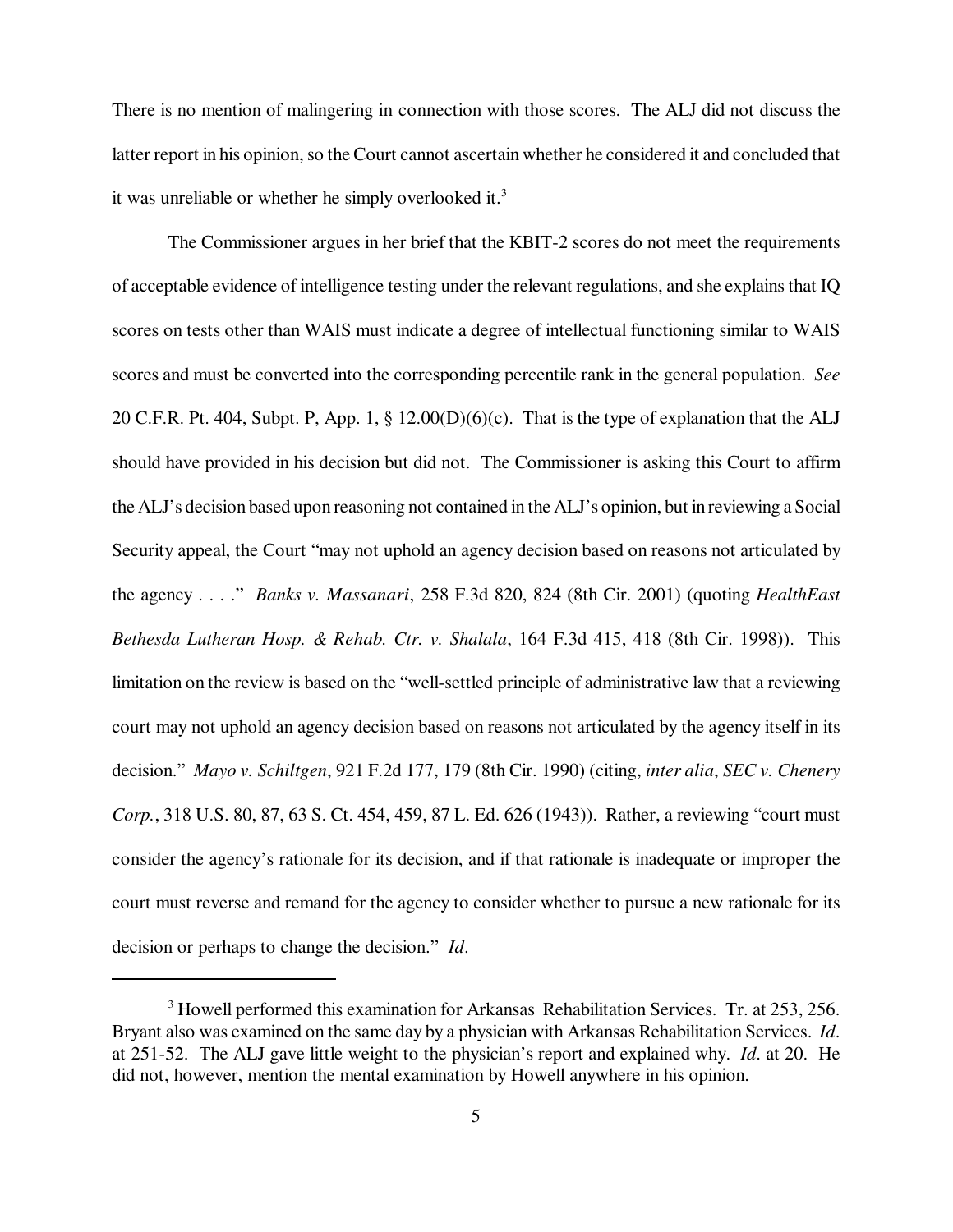"[T]he ALJ bears a responsibility to develop the record fairly and fully, independent of the claimant's burden to press his case." *Snead v. Barnhart*, 360 F.3d 834, 838 (8th Cir. 2004). The Eighth Circuit has recognized, however, that an ALJ is not required to discuss every piece of evidence, and an ALJ's failure to cite specific evidence does not necessarily indicate that the evidence was not considered. *See Wildman v. Astrue*, 596 F.3d 959, 966 (8th Cir. 2010); *Black v. Apfel*, 143 F.3d 383, 385 (8th Cir. 1998). In both *Wildman* and *Black*, the ALJ had made specific reference to findings stated in a particular medical record but had not discussed one of the physician's opinions stated in that same record. Because the ALJ had specifically referenced the record, the Eighth Circuit found that it was unlikely that the ALJ had failed to consider and reject the undiscussed opinion. *Wildman*, 596 F.3d at 966; *Black*, 143 F.3d at 386. Here, there is no indication that the ALJ considered and rejected the February 2010 report by Howell. The central issue in Bryant's case is the extent of his mental limitations. The record contains only two IQ tests, one by Dr. Boyd in 2007, and one by Howell in 2010. As noted, the ALJ discussed Dr. Boyd's report at length but never mentioned Howell's report. Because the extent of Bryant's mental limitations is the central issue in the case, and because there were only two reports of IQ tests in the file, it seems unlikely that the ALJ would have failed to mention one of them in his opinion, if he had considered it. *See McClinton v. Comm'r of Social Security*, No. 1:11-CV-615, 2012 WL 4356808, at \*8-9 (W.D. Mich., Sept. 24, 2012) (holding, on facts similar to this case, that it would be improper to affirm based on a *de novo* analysis of IQ scores that was not in the ALJ opinion).

As an additional part of his argument that he meets or equals Listing § 12.05(C), Bryant argues that the ALJ failed to perform the proper analysis because a finding of disability is a condition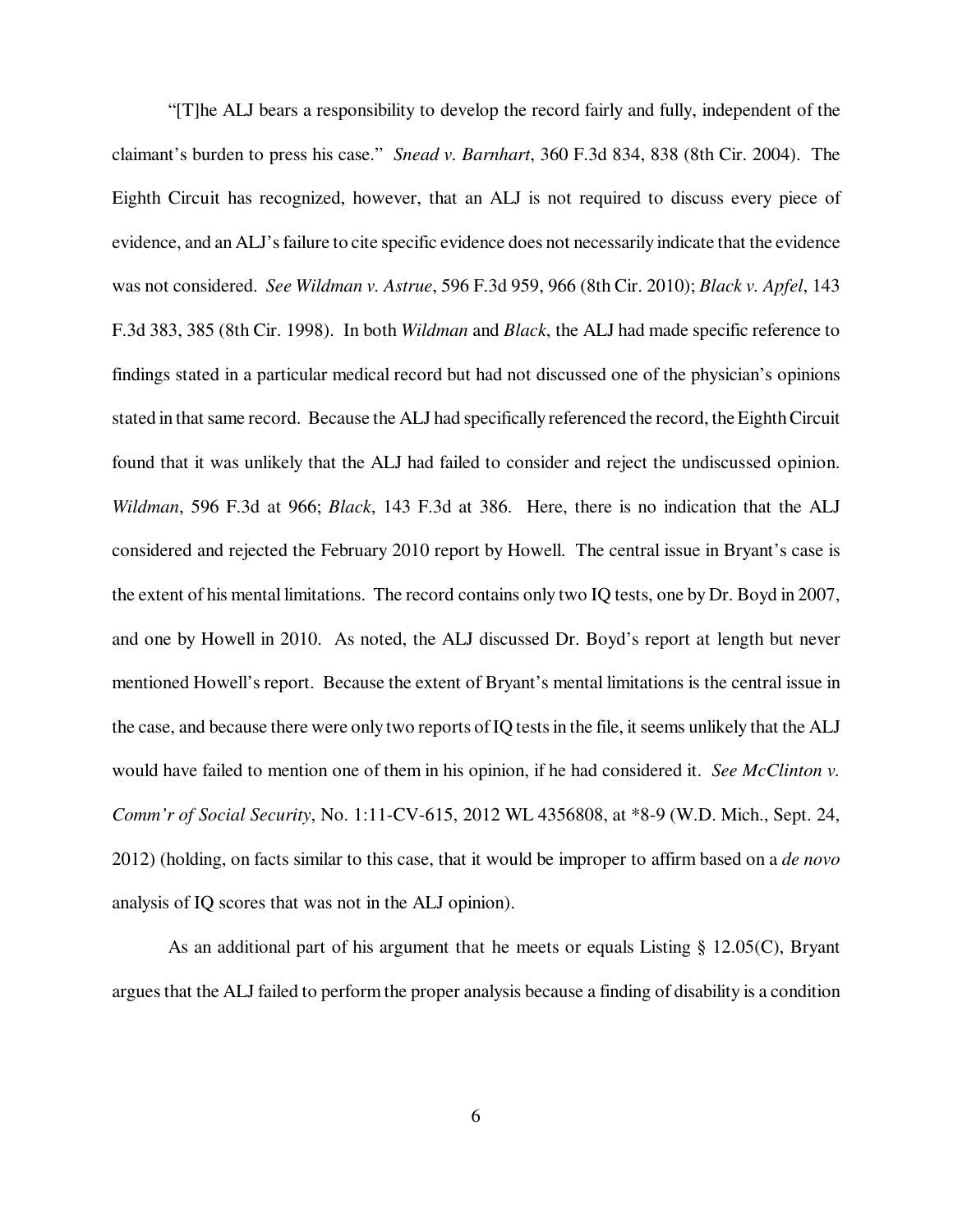precedent to application of the drug and alcohol rules. For support, Bryant cites 20 C.F.R. § 416.935

and *Brueggemann*, 348 F.3d at 693-94.

The regulation provides:

(a) General. If we find that you are disabled and have medical evidence of your drug addiction or alcoholism, we must determine whether your drug addiction or alcoholism is a contributing factor material to the determination of disability.

(b) Process we will follow when we have medical evidence of your drug addiction or alcoholism.

(1) The key factor we will examine in determining whether drug addiction or alcoholism is a contributing factor material to the determination of disability is whether we would still find you disabled if you stopped using drugs or alcohol.

(2) In making this determination, we will evaluate which of your current physical and mental limitations, upon which we based our current disability determination, would remain if you stopped using drugs or alcohol and then determine whether any or all of your remaining limitations would be disabling.

(i) If we determine that your remaining limitations would not be disabling, we will find that your drug addiction or alcoholism is a contributing factor material to the determination of disability.

(ii) If we determine that your remaining limitations are disabling, you are disabled independent of your drug addiction or alcoholism and we will find that your drug addiction or alcoholism is not a contributing factor material to the determination of disability.

20 C.F.R. § 416.935.<sup>4</sup> In *Brueggemann*, after noting that the ALJ failed to cite the regulation specific

to drug addiction and alcoholism and that the failure to do so was not merely a drafting oversight,

the court explained:

The plain text of the relevant regulation requires the ALJ first to determine whether Brueggemann is disabled. 20 C.F.R. § 404.1535(a) ("*If we find that you are disabled*

<sup>&</sup>lt;sup>4</sup> Just as with the statutory provisions, there are parallel regulations for SSI and Disability Insurance benefits. The Disability Insurance benefits regulations dealing with this subject matter are found at 20 C.F.R. § 404.1535.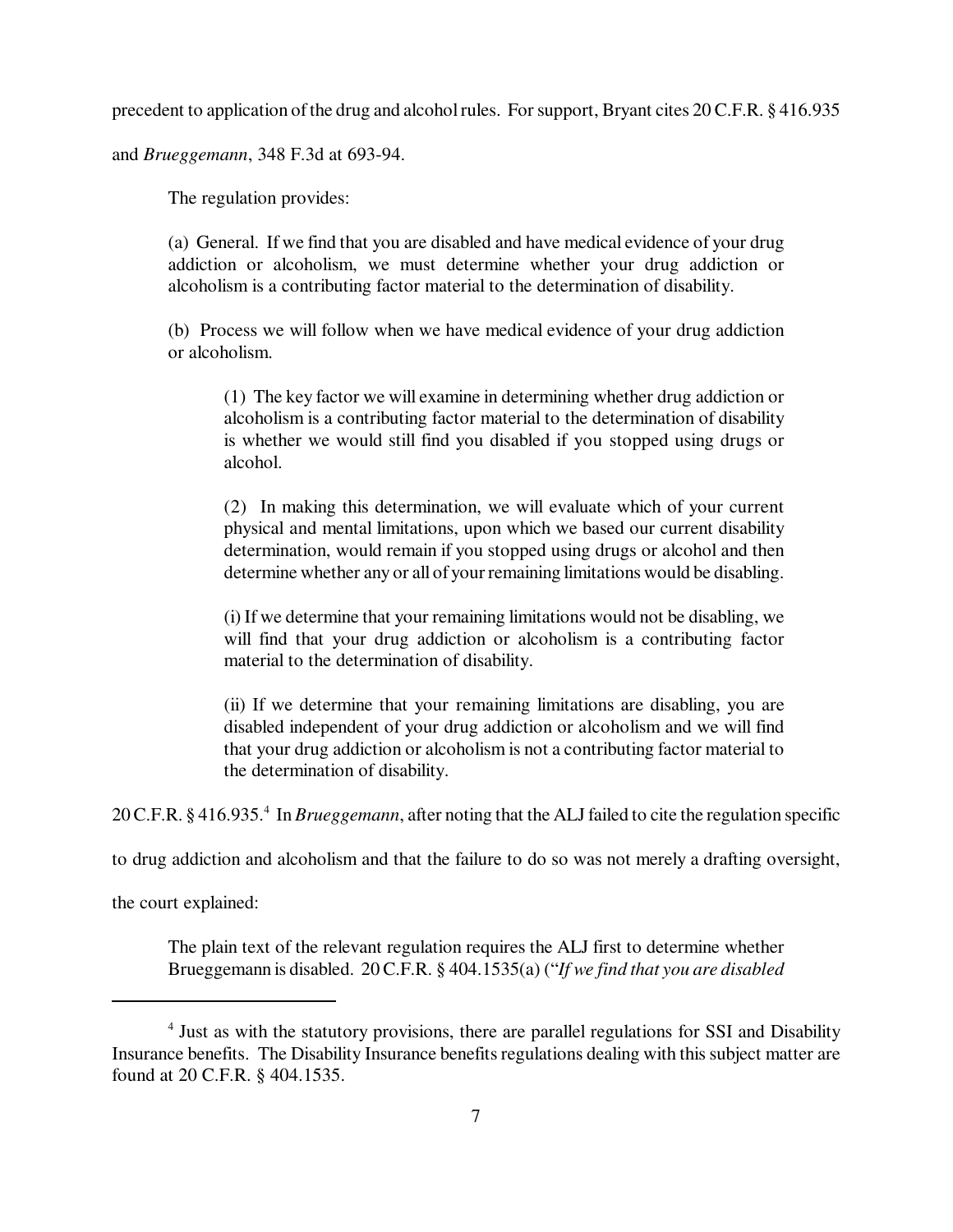and have medical evidence of your drug addiction or alcoholism, we must determine whether your drug addiction or alcoholism is a contributing factor material to the determination of disability." (emphasis added)). The ALJ must reach this determination initially, as the ALJ did in *Fastner v. Barnhart*, 324 F.3d 981, 986 (8th Cir. 2003), using the standard five-step approach described in 20 C.F.R. § 404.1520 without segregating out any effects that might be due to substance use disorders. *Ball v. Massanari*, 254 F.3d 817, 821 (9th Cir. 2001). The ALJ must base this disability determination on substantial evidence of Brueggemann's medical limitations without deductions for the assumed effects of substance use disorders. The inquiry here concerns strictly symptoms, not causes, and the rules for how to weigh evidence of symptoms remain well established. . . .

If the gross total of a claimant's limitations, including the effects of substance use disorders, suffices to show disability, then the ALJ must next consider which limitations would remain when the effects of the substance use disorders are absent. *Pettit v. Apfel*, 218 F.3d 901, 903 (8th Cir. 2000); 20 C.F.R. § 404.1535(b)(2). . . .

Only after the ALJ has made an initial determination 1) that Brueggemann is disabled, 2) that drug or alcohol use is a concern, and 3) that substantial evidence on the record shows what limitations would remain in the absence of alcoholism or drug addiction, may he then reach a conclusion on whether Brueggemann's substance use disorders are a contributing factor material to the determination of disability.

348 F.3d at 694-95 (emphasis in original) (footnotes omitted).

Here, as in *Brueggemann*, the ALJ never cited the regulation specifically applicable to drug addiction or alcoholism, 20 C.F.R. § 416.935, nor is it clear that the absence of a citation to that regulation is merely a drafting oversight. In one portion of his opinion, the ALJ seems to follow the required procedure of first determining whether Bryant is disabled without segregating out the effects of his substance abuse disorders and then considering whether his substance abuse disorders are a contributing factor material to the determination of disability. Tr. at 15. Yet, in his findings specific to Listing § 12.05C, *see supra* p. 4, the ALJ seems to segregate out the effects of Bryant's substance abuse disorders and then conclude, with those effects deducted, that Bryant lacked the requisite physical or mental impairment. *Id*. at 17.